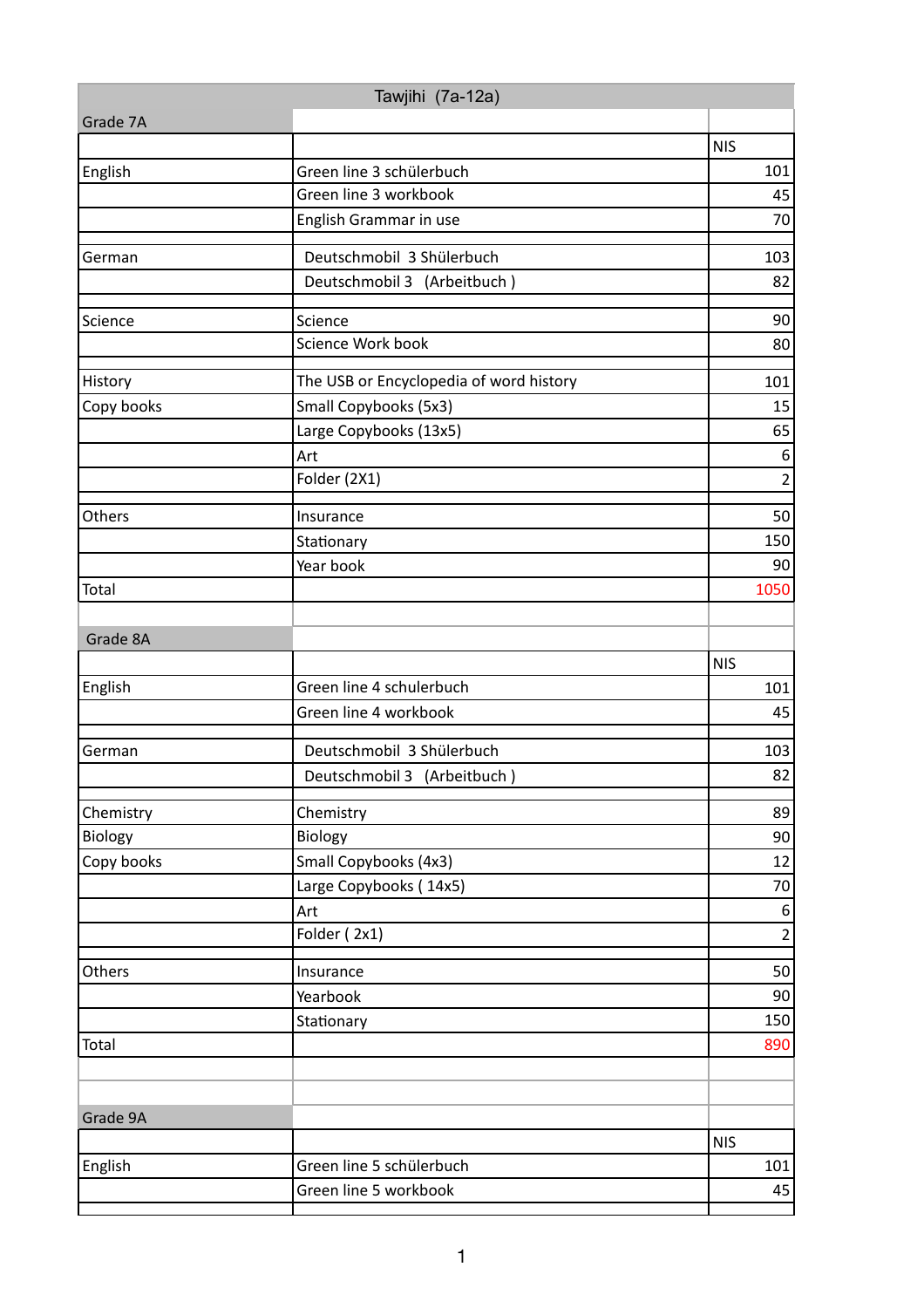| German              | Deutschmobil 3 Shülerbuch        | 103               |
|---------------------|----------------------------------|-------------------|
|                     | Deutschmobil 3 (Arbeitbuch)      | 82                |
| Physics             | <b>Complete Physics</b>          | 154               |
| Copy books          | Small Copybooks (4x3)            | 12                |
|                     | Large Copybooks (15x5)           | 75                |
|                     | Art                              | $\boldsymbol{6}$  |
|                     | Folder (1x2)                     | $\overline{2}$    |
|                     |                                  |                   |
| Others              | Insurance                        | 50                |
|                     | Stationary                       | 150               |
|                     | Year book                        | 90                |
| Total               |                                  | 870               |
| Grade 10 A          |                                  |                   |
|                     |                                  | <b>NIS</b>        |
| English             | Green line 6 schlerbuch          | 101               |
|                     | Green line 6 workbook            | 70                |
| German              | Deutschmobil 3 Shülerbuch        | 103               |
|                     | Deutschmobil 3 (Arbeitbuch)      | 82                |
|                     |                                  |                   |
| Copy books          | Small Copybooks (4x3)            | 12                |
|                     | Large Copybooks(15x5)            | 75                |
|                     | Folder (1x2)                     | $\overline{2}$    |
| Others              | Insurance                        | 50                |
|                     | Year book                        | 90                |
|                     | Stationary                       | 150               |
| Total               |                                  | 735               |
|                     |                                  |                   |
| Grade 11 (Sec.I A)  |                                  |                   |
|                     | Green line Oberstufe schulerbuch | <b>NIS</b><br>100 |
| English             |                                  |                   |
| German              | Das neue Deutschmobil 3 CB + CD  | 103               |
|                     | Das neue Deutschmobil 3 (WB)     | 82                |
| copy books          | Small Copybooks (3x3)            | $\boldsymbol{9}$  |
|                     | Large Copybooks(11x5)            | 55                |
|                     | Folder (1x1)                     | $\mathbf 1$       |
| Others              | Insurance                        | 50                |
|                     | Year book                        | 90                |
|                     | Stationary                       | 150               |
| Total               |                                  | 640               |
|                     |                                  |                   |
| Grade 11 (Sec. 1 S) |                                  | <b>NIS</b>        |
|                     |                                  |                   |